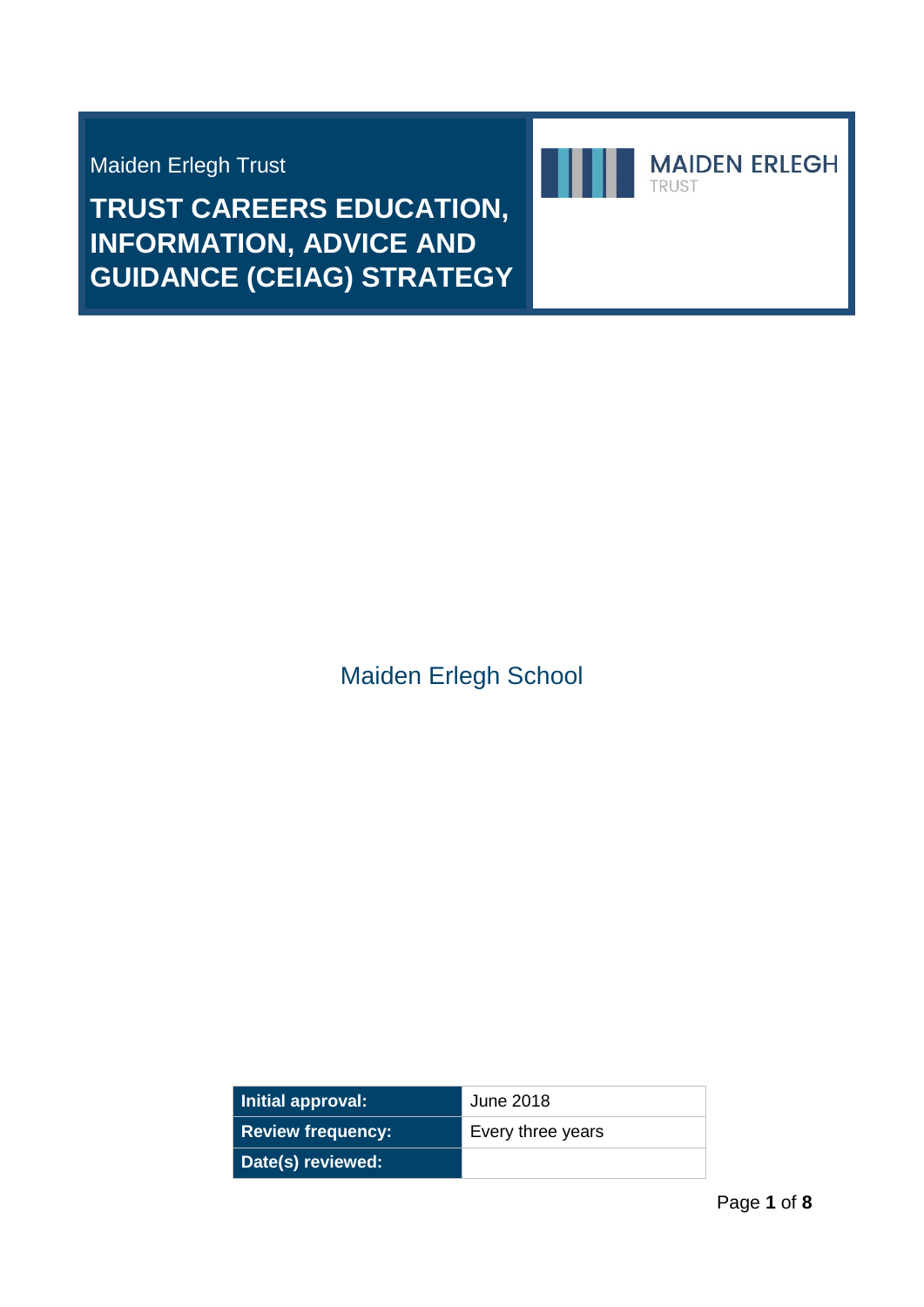# Contents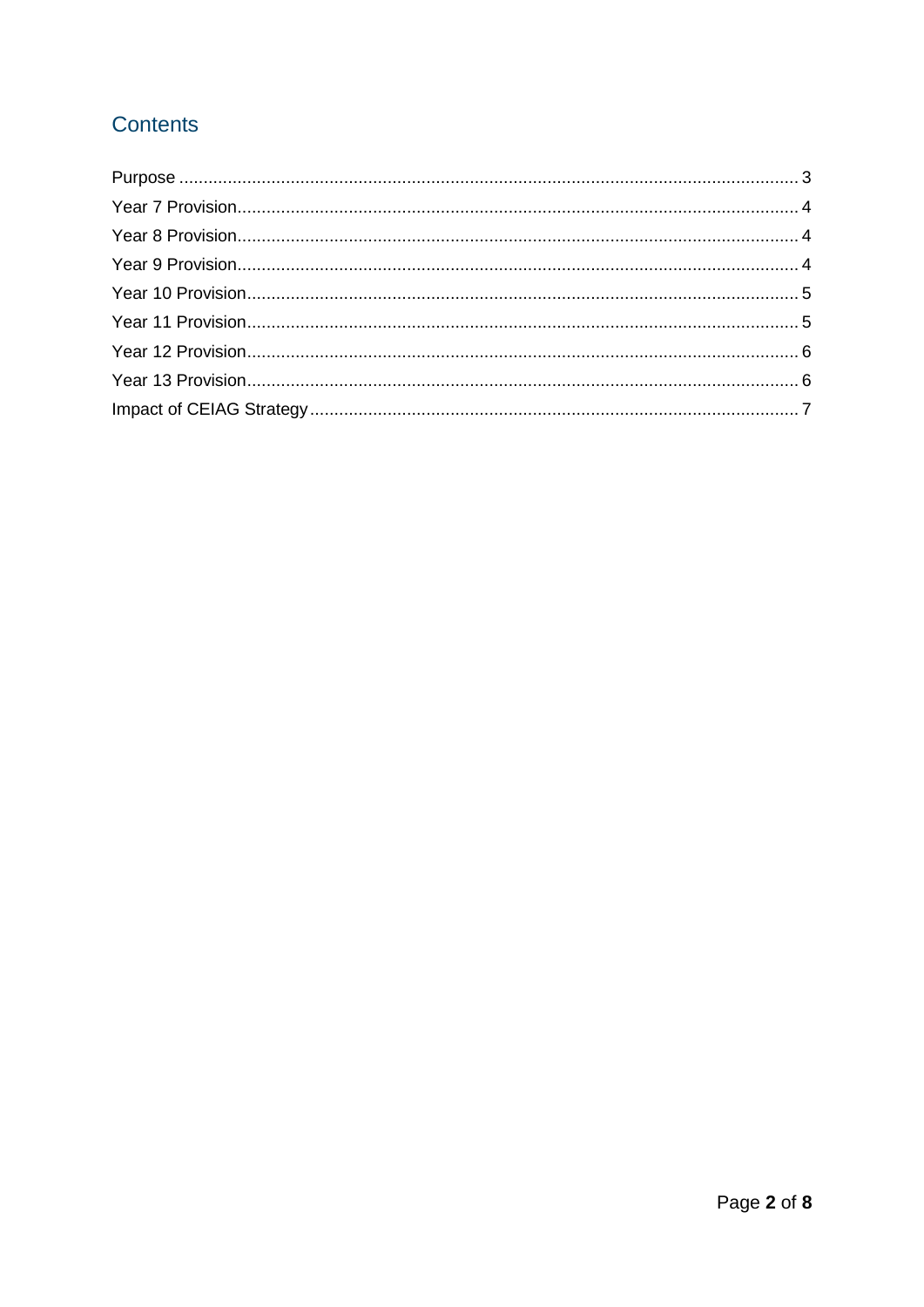# <span id="page-2-0"></span>Purpose:

- To provide a planned programme of careers education and information, advice and guidance (CEIAG) for all students in Years 7-13 across the Trust.
- To provide impartial advice and guidance so that students are aware of the different options available to them and to develop an awareness of the world of work.
- Provide an engaging curriculum which will encourage the development of work-ready skills so that students achieve satisfaction in the world beyond secondary school.
- Provide a differentiated and personalised learning programme that is appropriate to the student's stage of career learning, planning and development.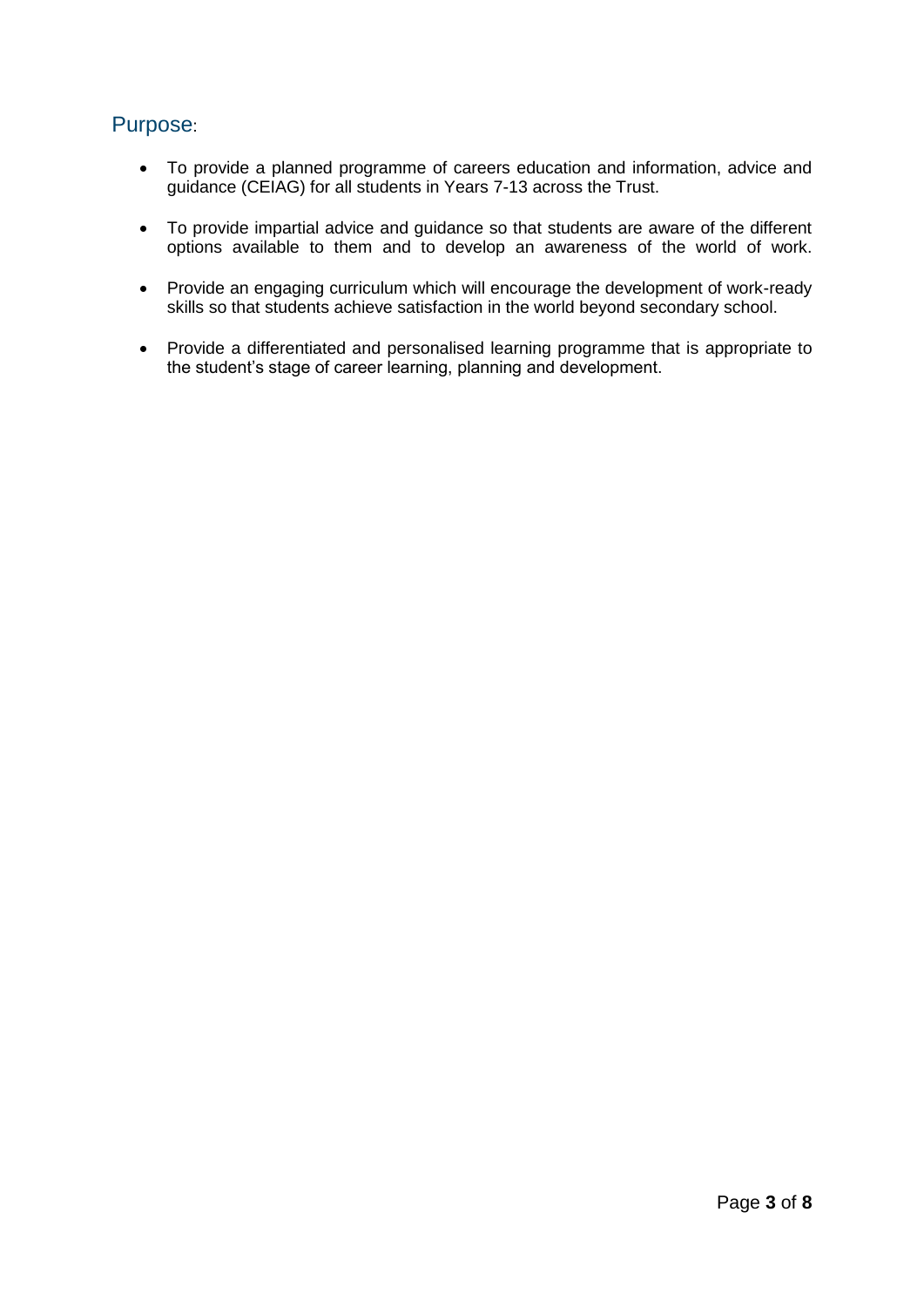#### <span id="page-3-0"></span>Year 7 Provision**:**

- CEIAG delivery through the pastoral/PSMSC tutor programme to include enterprise opportunities (ambition, enterprise, identifying opportunities, business skills e.g. marketing, risk and employment laws).
- Skill development through the Passport for Life programme e.g. self-management and organisation
- Careers Fair to explore profession-related options and careers information and guidance
- STEAM day to participate in and explore Science, Technology, Engineering, Art and Design and Mathematics-related career pathways
- Ozobot challenge.
- Confidence and communication group for SEND/Vulnerable students.
- School careers website containing specific CEIAG information.
- Celebration of National Apprenticeship Week.
- Celebration of International Women Into Engineering Day.
- Calendared #Careers weeks to raise awareness of CEIAG and make career links to the curriculum and different subject that students are studying.

#### <span id="page-3-1"></span>Year 8 Provision**:**

- CEIAG delivery through the pastoral/PSMSC tutor programme to include work role and career pathways (GCSE options, strengths and weaknesses, career pathways, local Labour market Information (LMI) and support networks).
- Careers Fair to explore profession-related options and careers information and guidance
- Participation in the Build My Future event to coincide with the options process.
- Lego Mindstorm challenge.
- Employer/enterprise advisor led assemblies e.g. the selection process, presentation skills and the use of social media and Linked In.
- Year 8 Careers assembly: Choosing the right options.
- Access to Start U-Explore software to provide comprehensive careers and education guidance (as part of the Options Process)
- Year 8 Options Assembly / Progress Meetings / Options Surgeries
- Year 8 advice and guidance to support appropriate option choices and future career aspirations
- School careers website containing specific CEIAG information.
- Celebration of National Apprenticeship Week.
- Celebration of International Women Into Engineering Day.
- Calendared #Careers weeks to raise awareness of CEIAG and make career links to the curriculum and different subject that students are studying.

## <span id="page-3-2"></span>Year 9 Provision**:**

- CEIAG delivery through the pastoral/PSMSC tutor programme to include reputation and personal brand (personal brand, online presence and reputation, the effects of gambling, consumer power and being a young consumer)
- A visit to the 3M Innovation Centre.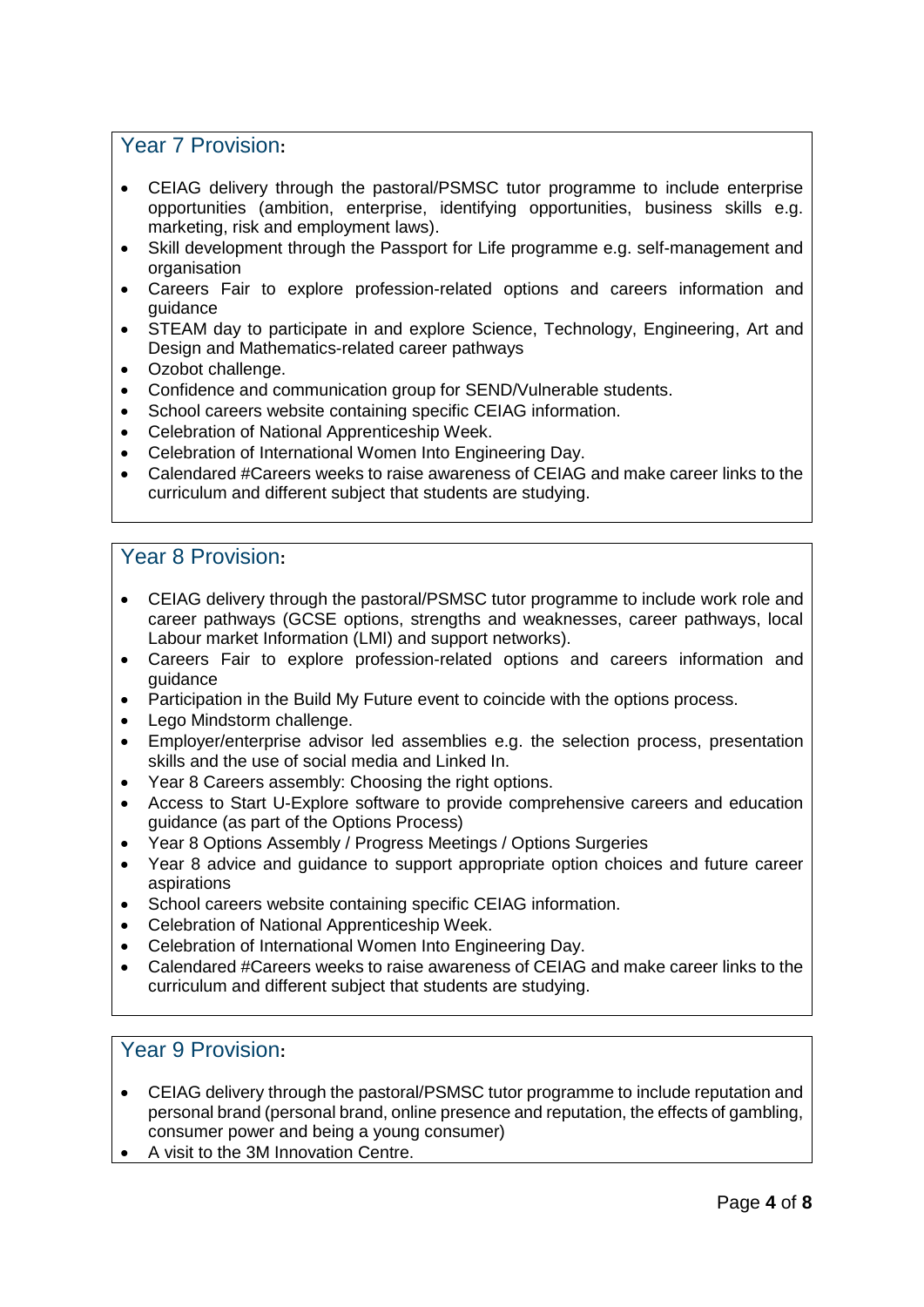- Thales People Like Me STEAM session for females interested in STEAM-related career pathways.
- Tutor sessions to explore work-ready skills and the recruitment process to include CVs and interviews.
- Careers Fair to explore profession-related options and careers information and guidance
- A wide range of careers seminars delivered by visiting professionals to give students specific careers guidance
- Year 9 Careers assembly: An introduction to careers e.g. university, apprenticeships, employment and how to access information.
- Employer/enterprise led assemblies on Apprenticeships, single-track careers, serial careers, portfolio careers and lifestyle careers and engaging with alumni.
- Follow up sessions providing specific information on the university and apprenticeship routes.
- Access to Start U-Explore software to provide comprehensive careers and education guidance
- School careers website containing specific CEIAG information.
- Celebration of National Apprenticeship Week.
- Celebration of International Women Into Engineering Day.
- Calendared #Careers weeks to raise awareness of CEIAG and make career links to the curriculum and different subject that students are studying.

## <span id="page-4-0"></span>Year 10 Provision**:**

- CEIAG delivery through the pastoral/PSMSC tutor programme to include preparation for work (employment skills, interviews, education, work and apprenticeships, Curriculum Vitae and application forms)
- Participation in an employer led speed dating event and enterprise challenge.
- School careers website containing specific CEIAG information.
- Careers Fair to explore profession-related options and careers information and guidance.
- A wide range of careers seminars delivered by visiting professionals to give students specific careers guidance.
- Access to Start U-Explore software to provide comprehensive careers and education.
- School careers website containing specific CEIAG information.
- Celebration of National Apprenticeship Week.
- Celebration of International Women Into Engineering Day.
- Calendared #Careers weeks to raise awareness of CEIAG and make career links to the curriculum and different subject that students are studying.

# <span id="page-4-1"></span>Year 11 Provision**:**

- CEIAG delivery through the pastoral/PSMSC tutor programme to include rights at work (harassment**,** employer and employee responsibilities**,** unions**,** customer services**,**  corporate brand and careers interviews).
- Student attend a careers interview with the Careers Advisor to provide specific, impartial and bespoke careers guidance and to explore future destination choices.
- Participation in an employer led mock interview.
- Careers Fair to explore profession-related options and careers information and guidance.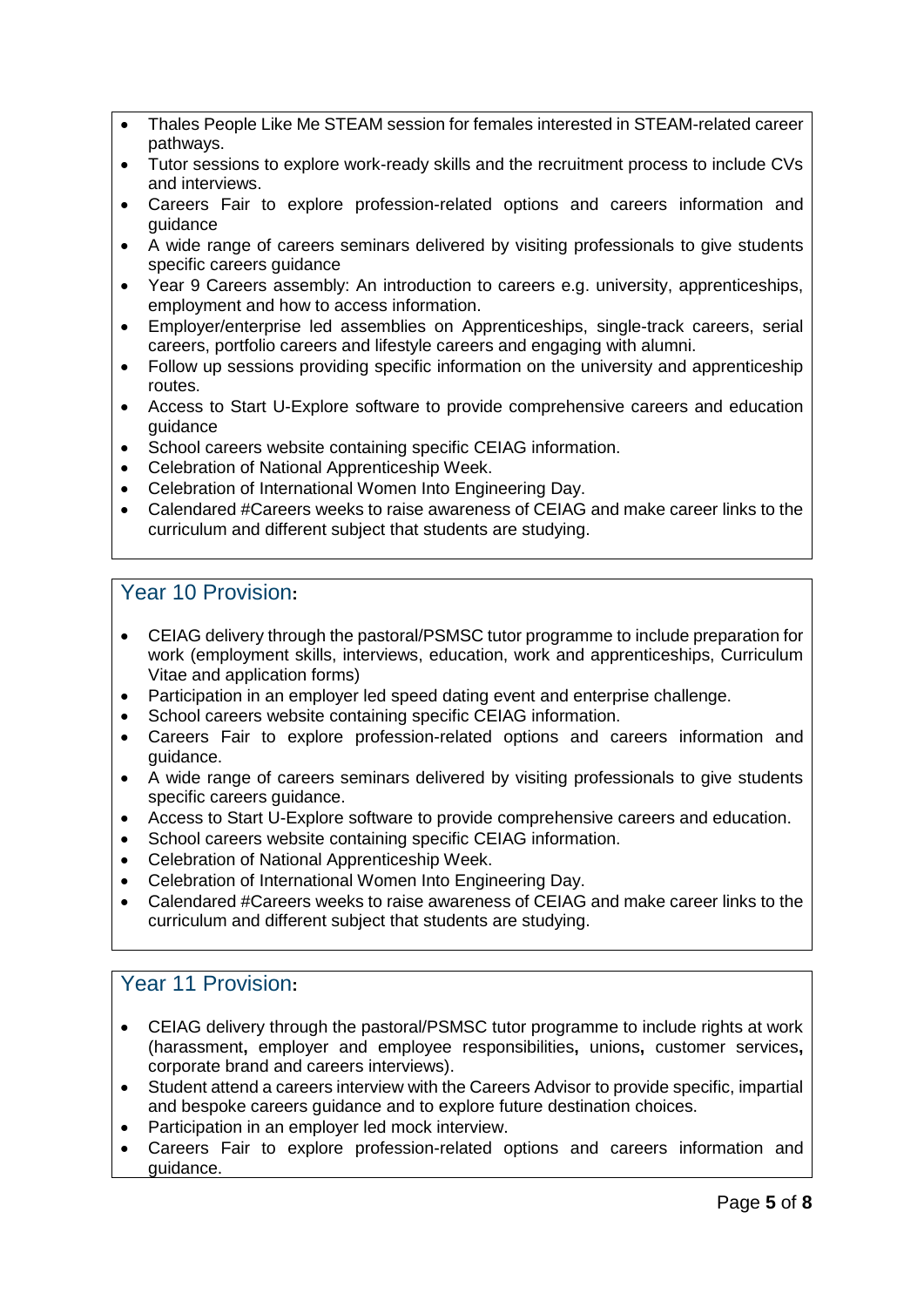- A wide range of careers seminars delivered by visiting professionals to give students specific careers quidance.
- Access to Start U-Explore software to provide comprehensive careers and education.
- College tours and taster days organised for vulnerable students.
- Key Stage 5 Options Clinics.
- School careers website containing specific CEIAG information.
- Celebration of National Apprenticeship Week.
- Celebration of International Women Into Engineering Day.
- Calendared #Careers weeks to raise awareness of CEIAG and make career links to the curriculum and different subject that students are studying.

#### <span id="page-5-0"></span>Year 12 Provision:

- CEIAG delivery through the pastoral/PSMSC tutor programme to include future careers (ALPS and ILP reflections, the global market place, Further Education, Apprenticeships, personal brand, Curriculum Vitae, referees and references and interviews.
- Future Pathways Day to provide students with further information regarding future destinations e.g. transferable skills, mock assessment centres, Apprenticeships, Universities, gap years and UCAS/personal statements.
- Employer/enterprise advisor led assemblies on Apprenticeships, work experience, the role of trade unions and rights and responsibilities at work in preparation for a work placement.
- Careers Fair to explore profession-related options and careers information and guidance.
- A wide range of careers seminars delivered by visiting professionals to give students specific careers guidance.
- Access to Unifrog software to provide students with information regarding the best Universities and Apprenticeships for them.
- All students as part of their 16-19 Study Programme are to participate in 30 hours of work experience which is directly linked to their chosen careers aspirations.
- The Central Berkshire Education Business Partnership (CBEBP) supports students through delivering assemblies and supporting students in securing appropriate work experience placements.
- Students are offered a formal careers interview with the Careers Advisor to explore destination choices and future career aspirations post 18.
- Guest speakers provide targeted advice and guidance e.g. Apprenticeship workshops, completion of CVs and application forms and work-ready skills.
- Year 12 Community Service programme to develop transferable work-ready skills.
- Our dedicated UCAS and Apprenticeship coordinator provides support and advice.
- School careers website containing specific CEIAG information.
- Celebration of National Apprenticeship Week.
- Celebration of International Women Into Engineering Day.
- Calendared #Careers weeks to raise awareness of CEIAG and make career links to the curriculum and different subject that students are studying.

# <span id="page-5-1"></span>Year 13 Provision**:**

• CEIAG delivery through the pastoral/PSMSC tutor programme to include roles and rights in the workplace (professionalism in the workplace, Health and Safety, confidentiality, security, bullying, different departments and customer service).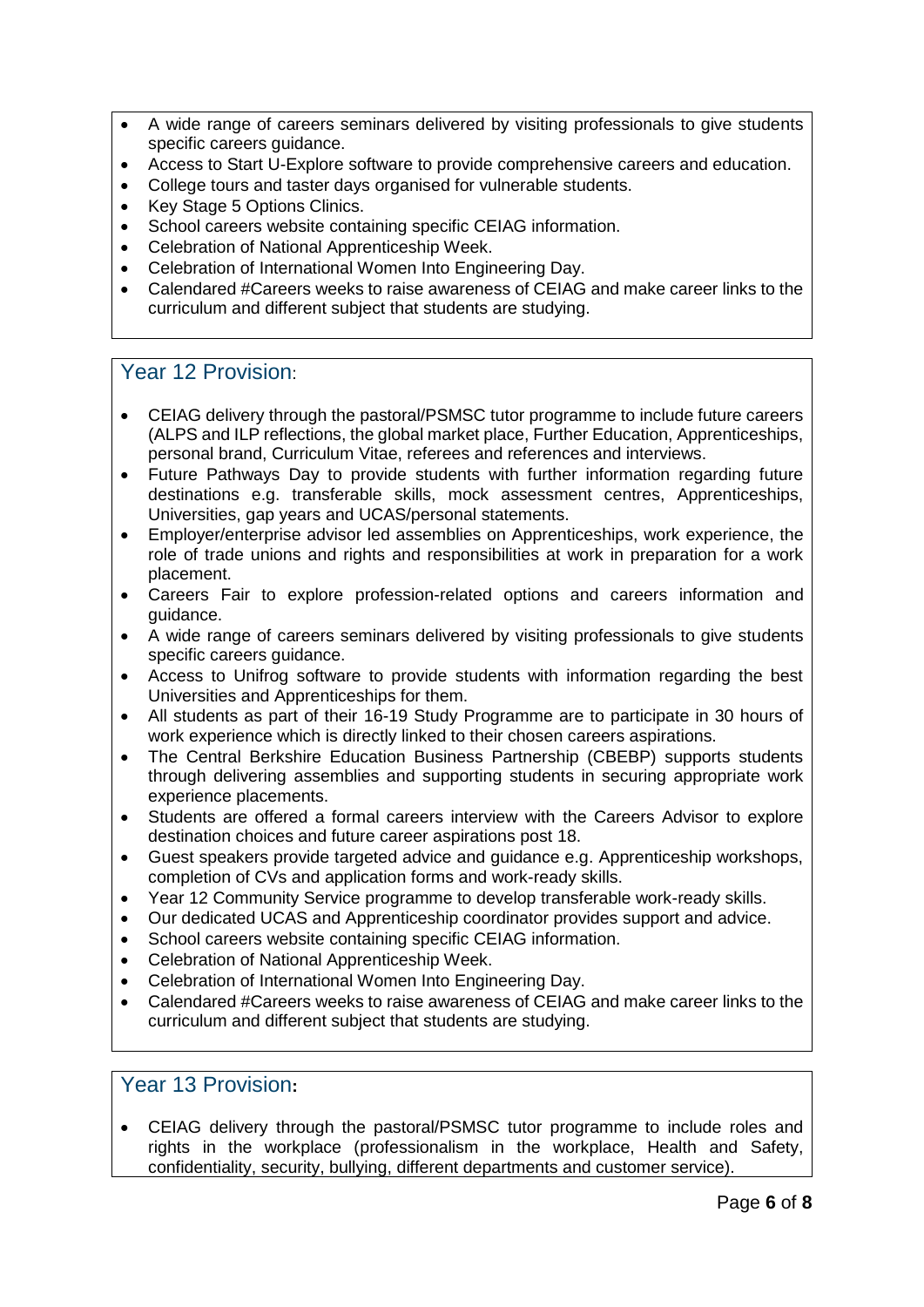- Careers Fair to explore profession-related options and careers information and guidance.
- A wide range of careers seminars delivered by visiting professionals to give students specific careers guidance.
- Access to Unifrog software to provide students with information regarding the best Universities and Apprenticeships for them
- University Open Days advertised on the website and leave of absence granted.
- Half-termly Tutor Reviews of Individual Study programmes and progress towards objectives.
- Higher Education Evening.
- All students as part of their 16-19 Study Programme are to participate in 30 hours of work experience which is directly linked to their chosen careers aspirations.
- The Central Berkshire Education Business Partnership (CBEBP) supports students through delivering assemblies and supporting students in securing appropriate work experience placements.
- Students are offered a formal careers interview with the Careers Advisor to explore destination choices and future career aspirations post 18.
- Guest speakers provide targeted advice and guidance e.g. Apprenticeship workshops, completion of CVs and application forms and work-ready skills.
- Year 13 Community Service programme to develop transferable work-ready skills.
- Our dedicated UCAS and Apprenticeship coordinator provides support and advice.
- Pastoral sessions on a Friday morning are specifically targeted to the students intended destination plan. Venues are allocated to students who are applying to University, applying for Apprenticeships, those taking a Gap Year and those applying for Employment.
- School careers website containing specific CEIAG information.
- Celebration of National Apprenticeship Week.
- Celebration of International Women Into Engineering Day.
- Calendared #Careers weeks to raise awareness of CEIAG and make career links to the curriculum and different subject that students are studying.

## <span id="page-6-0"></span>Impact of CEIAG Strategy**:**

- All students across the Trust have access to impartial careers education and information, advice and guidance.
- Zero NEETs (Not in Education, Employment or Training) at Post 16 and 18.
- Post 16: Potential 72% application to Maiden Erlegh Sixth Form (up 7% on last year).
- Fewer applications to other establishments than last year.
- Post 18: 71% confirmed university applicants with a possible 14% more following gap year (the trend of students waiting for results and planning a gap year is increasing).
- Destination and retention figures are above national we ensure that every Year 13 student has a destination by September.
- The Trust CEIAG strategy works in tandem with the Trust NEET Prevention strategy, the Trust Careers Learning Programme and the PSMSC Programme.
- We have in-house advice and guidance for UCAS applicants and specialist support for medicine, Oxbridge and apprenticeships. This will be strengthened further in 2017-18 through the introduction of Unifrog software.
- Increasing numbers moving towards apprenticeship option as they gain more publicity and due to our improved work in that area (12% this year compared with 7% last year).
- The Enterprise Advisor has had a positive and engaging impact on students as evidenced from staff and student voice.